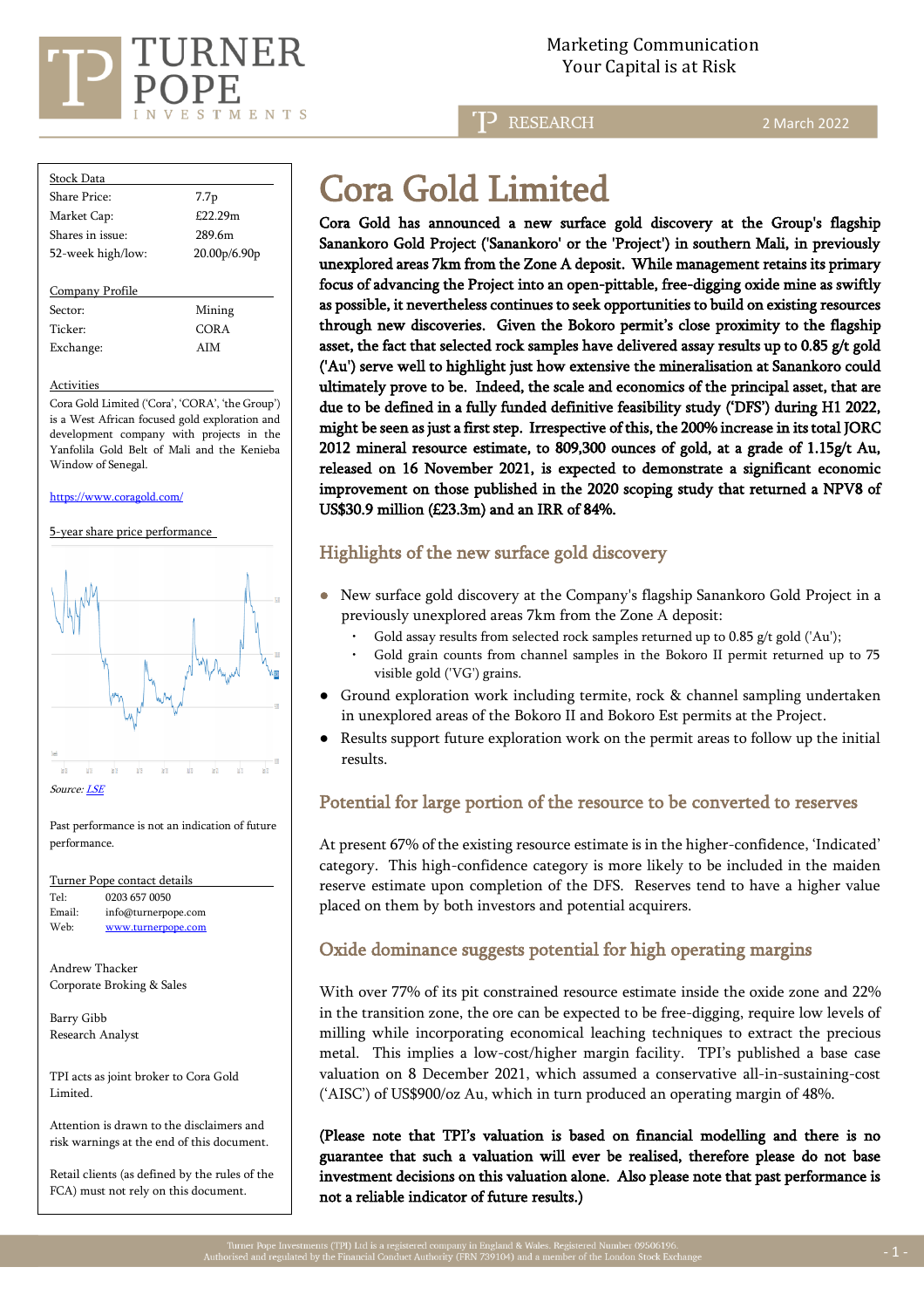

#### Marketing Communication Your Capital is at Risk

TP RESEARCH

2 March 2022

## Significant potential both at depth and along strike

Given that all deposits remain open at depth and along strike, today's new surface gold discovery at Bokoro highlights just how extensive the total mineralisation at Sanankoro could eventually prove to be. Cora is about to commence a c.7,500m drill programme to further improve resource confidence and add more ounces. Until now it has focused its exploration efforts on defining high-margin and low-cost ounces by concentrating in oxide material, with the maximum resource drilling done to a depth of between 120 and 180 metres below surface. Yet the gold mineralisation clearly does not stop at the base of the oxide/transition zone, but instead continues into sulphide mineralisation at depth. Deeper drilling offers potential to rapidly add further sulphide ounces and extending the life-of-mine ('LOM') in the future possibly without significantly deteriorating the Project's mining economics. In addition to the depth potential, Cora also has significant opportunity to add supplementary oxide and transition ounces along strike, having only drilled 22% of the total prospective strike length of the 33km of the 1-2 Moz Au exploration target.

## TPI reconfirms the price target it set for Cora back in December 2021

In its assessment of 8 December 2021, TPI introduced a number of broad assumptions regarding what a potential carbon-in-leach ('CIL') operation at Sanankoro could look like. This was to provide investors a flavour of what might be expected in the forthcoming DFS. The base case valuation was prudently fixed on a gold price of US\$1,750/oz Au (compared with US\$1,926/oz Au presently) and a 1.5Mtpa operation producing around 60,000 ounces of gold per annum, over an eight-year mine life. This provided a risked base case valuation of £52.7m or 18.2p per share an upside of over 127% on the current share price.

(Please note that TPI's valuation is based on financial modelling and there is no guarantee that such a valuation will ever be realised, therefore please do not base investment decisions on this valuation alone. Also please note that past performance is not a reliable indicator of future results.)

## THIS DOCUMENT IS NOT FOR PUBLICATION, DISTRIBUTION OR TRANSMISSION INTO THE UNITED STATES OF AMERICA, JAPAN, CANADA OR AUSTRALIA.

#### **Conflicts**

This is a non-independent marketing communication under the rules of the Financial Conduct Authority ("FCA"). The analyst who has prepared this report is aware that Turner Pope Investments (TPI) Limited ("TPI") has a relationship with the company covered in this report. Accordingly, the report has not been prepared in accordance with legal requirements designed to promote the independence of investment research and is not subject to any prohibition on dealing by TPI or its clients ahead of the dissemination of investment research.

TPI manages its conflicts in accordance with its conflict management policy. For example, TPI may provide services (including corporate finance advice) where the flow of information is restricted by a Chinese wall. Accordingly, information may be available to TPI that is not reflected in this document. TPI may have acted upon or used research recommendations before they have been published.

#### Risk Warnings

Retail clients (as defined by the rules of the FCA) must not rely on this document.